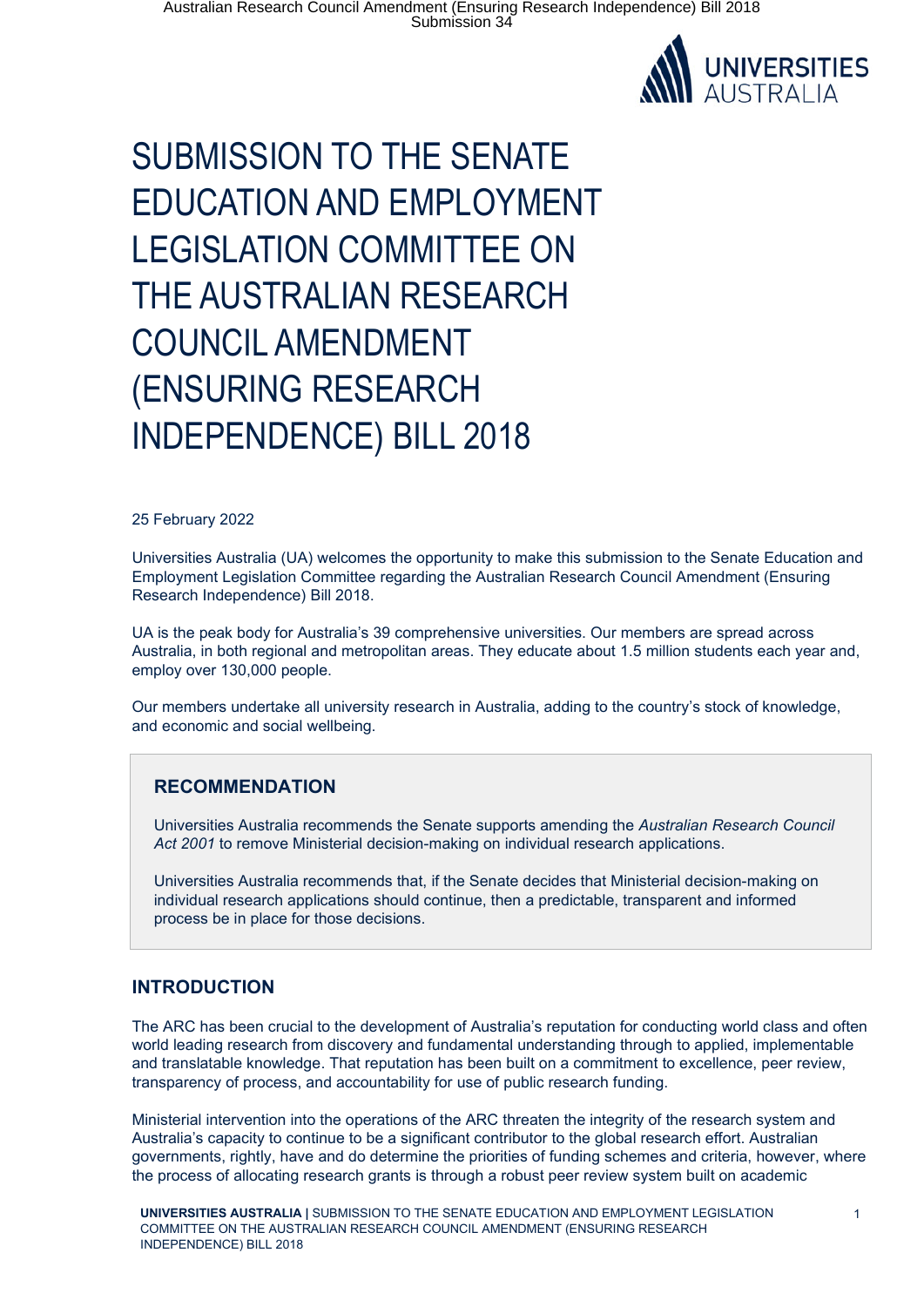

expertise, governments ought not to exercise the capacity to intervene in the outcomes of the assessment process absent of evidence of a clear and compelling reason that can be defended publicly.

#### **AN ADVANCED ECONOMY IS BUILT ON AN ADVANCED RESEARCH SYSTEM**

Australian university research changes lives. It has led to changes in the law to better support those affected by family violence. It has improved road safety, crop yields and health outcomes. It has enriched our understanding of our own country, including Indigenous Peoples and values, and our capacity to interact meaningfully and productively with others.

Australian research has underpinned our country's response to the COVID-19 pandemic: working to sequence the virus, develop vaccines and to understand, advise on and respond to its social, economic and psychological impacts.

Universities make a significant contribution to Australia's national research effort. They undertake 36 per cent of all research in Australia (the eighth highest of OECD nations), perform 42 per cent of all applied research (compared with industry's 41 per cent), and 90 per cent of all discovery (basic) research – the curiosity that creates new knowledge, which benefits us all for decades to come.

#### **AUSTRALIAN RESEARCH OPERATES IN A HIGHLY COMPETITIVE GLOBAL MARKET**

Australia needs to develop, attract and retain the best researchers with the best ideas. Researchers are one of the most globally mobile occupations and global competition is intense. To illustrate, 72 per cent of active UK researchers have trained or worked in that capacity abroad,<sup>1</sup> according to a 2018 study by the RAND Corporation.

In 2018, global research and development (R&D) expenditure was \$US1.934 trillion, compared to Australia's R&D expenditure of \$US21.2 billion (2017) from all sources combined – only 1.1 per cent of the world's total expenditure.<sup>2</sup>

The top three countries/regions – the US, China and the EU28 – comprised 74.6 per cent of the total expenditure. The US spent \$US551.5 billion, or 28.5 per cent; China spent \$US462.6 billion, or 22.1 per cent; the EU28 spent \$US428.5 billion, or 22.1 per cent.

Reputation for excellence and fairness keeps Australia's research system competitive in the global hunt for talent. We cannot compete with the three major research regions on size of research spending, so we must compete on reputation: on being *the* place to pursue a research career, across a range of disciplines and career pathways.

## **AUSTRALIA HAS A WORLD-CLASS RESEARCH SYSTEM**

Australia's research system, as confirmed by the Excellence in Research Australia (ERA) assessment exercise, ranks as one of the best in the world. It is in the interest of all Australians that it remains that way.

Ninety per cent of outputs assessed in the most recent ERA assessment were judged as world standard or above. A variety of international university rankings provide further evidence of the quality of individual universities and the entire Australian system.

The Australian system is built on excellence, transparency and accountability. Researchers applying to competitive grant agencies, here and around the world, need to know they can rely on the strength and

<sup>1</sup> Guthrie, Susan, Catherine A. Lichten, Jennie Corbett, and Steven Wooding, International mobility is important for the UK and UK researchers. Santa Monica, CA: RAND Corporation, 2018. https://www.rand.org/pubs/infographics/IG132-1.html.

<sup>2</sup> Main Science and Technology Indicators database. Prices are in constant 2015 prices and PPP.

**UNIVERSITIES AUSTRALIA |** SUBMISSION TO THE SENATE EDUCATION AND EMPLOYMENT LEGISLATION COMMITTEE ON THE AUSTRALIAN RESEARCH COUNCIL AMENDMENT (ENSURING RESEARCH INDEPENDENCE) BILL 2018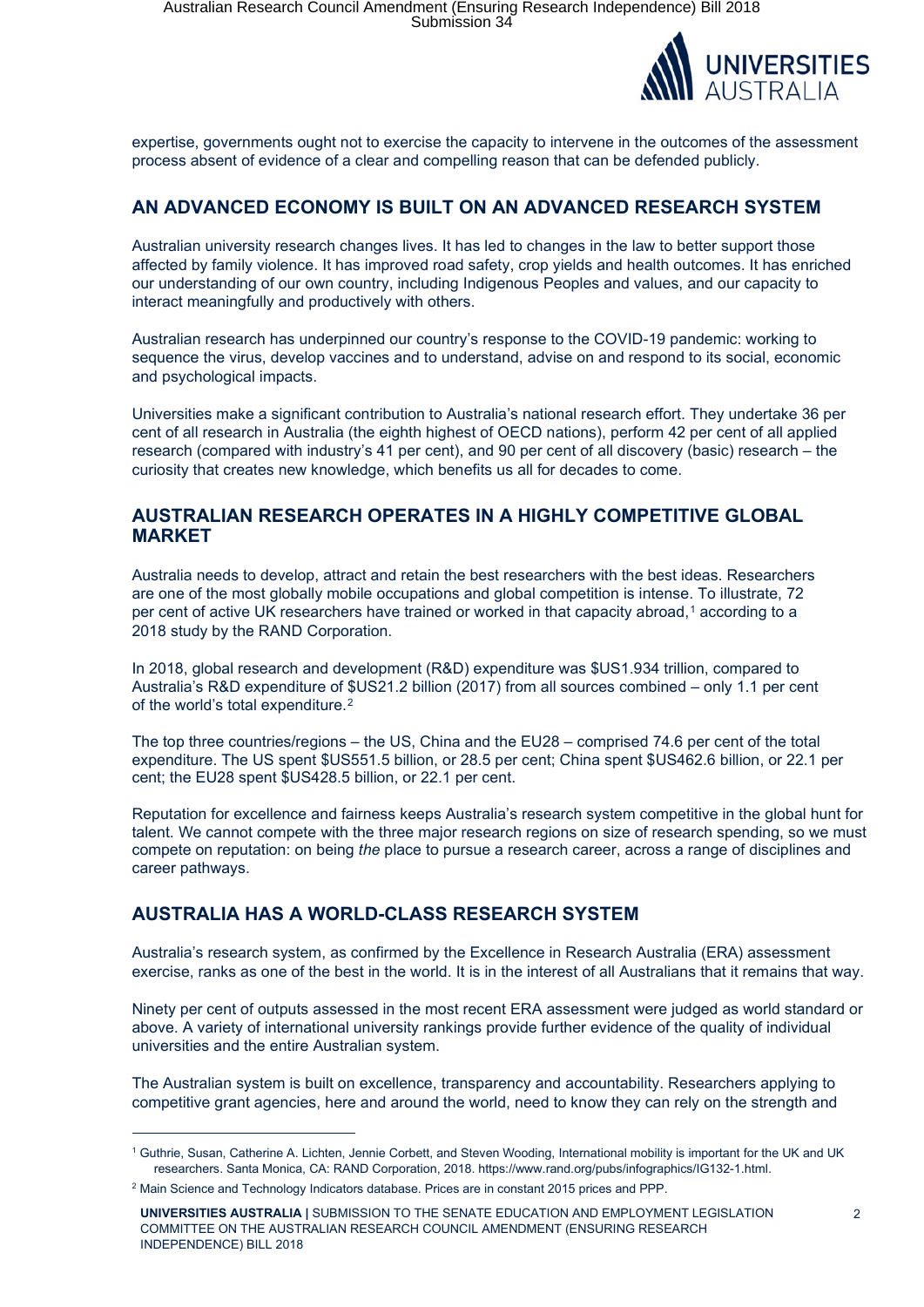

quality of their ideas when their applications are assessed. At the ARC, all project applications are subject to a robust, detailed and globally respected quality assurance process that ensures only the highest quality applications are funded.

If Australia's reputation for maintaining a strong, fair research funding system is damaged, it is Australians who will suffer the loss.

# **BALANCE IS ESSENTIAL**

Australia needs to maintain a balance across the types of research undertaken and the disciplines supported.

Without the fundamental insights and discoveries of basic research, there is no new knowledge to translate or commercialise. This fundamental, or 'blue-sky', research does not always fit easily into accepted shortterm incentive frameworks, yet history repeatedly demonstrates the central role of basic, curiosity-driven research in driving prosperity and progress.

The opportunity to undertake basic research is an important motivator for a vital group of graduates pursuing careers as researchers. Some remain in academia; others enter and enrich industry. However, without that initial motivation we should expect far fewer to join, ultimately affecting Australia's creation of new knowledge and translation of that knowledge into commercial outcomes.

Government plays a vital role supporting curiosity in Australian research, providing long-term support for excellence in innovation and new knowledge, and trusting the advice of experts to identify that excellence.

Supporting curiosity across all disciplines is where Australian universities and the ARC excel, complementing the business sector's narrower focus on disciplines where outcomes can be more quickly commercialised. Australia needs the arts, humanities and social sciences - in academia and industry - just as much as it needs science, technology, engineering and mathematics.

Further, we should not as a nation fall for simplistic categories for academic discipline. New technologies and innovations present and pose questions for society as to how we as a nation understand, incorporate and respond to changes those technologies and innovations bring. For example, the ethical implications of artificial intelligence involves the application of both scientific and humanities disciplines.

## **THE RETURN ON INVESTMENT – EVERY DOLLAR SPENT CREATES \$5**

Taxpayer investment in university research creates very real returns to Australia's economic and social wellbeing, and makes a considerable contribution to our country's global standing and competitiveness.

Modelling by Deloitte Access Economics estimates the total economic return on investment at \$5 in GDP for every dollar invested in higher education research.<sup>3</sup>

To maintain and grow these returns, we need to invest in the best ideas and the best people. It is a widely recognised principle of advanced economies - and their innovation and research systems that a robust quality assurance system, overseen by domain knowledge experts, is the best way to ensure research excellence and the wise allocation of scarce public resources (often referred to as the Haldane principle).

<sup>3</sup> Deloitte Access Economics 2020, *The importance of universities to Australia's prosperity,* A report to Universities Australia, Canberra.

**UNIVERSITIES AUSTRALIA |** SUBMISSION TO THE SENATE EDUCATION AND EMPLOYMENT LEGISLATION COMMITTEE ON THE AUSTRALIAN RESEARCH COUNCIL AMENDMENT (ENSURING RESEARCH INDEPENDENCE) BILL 2018